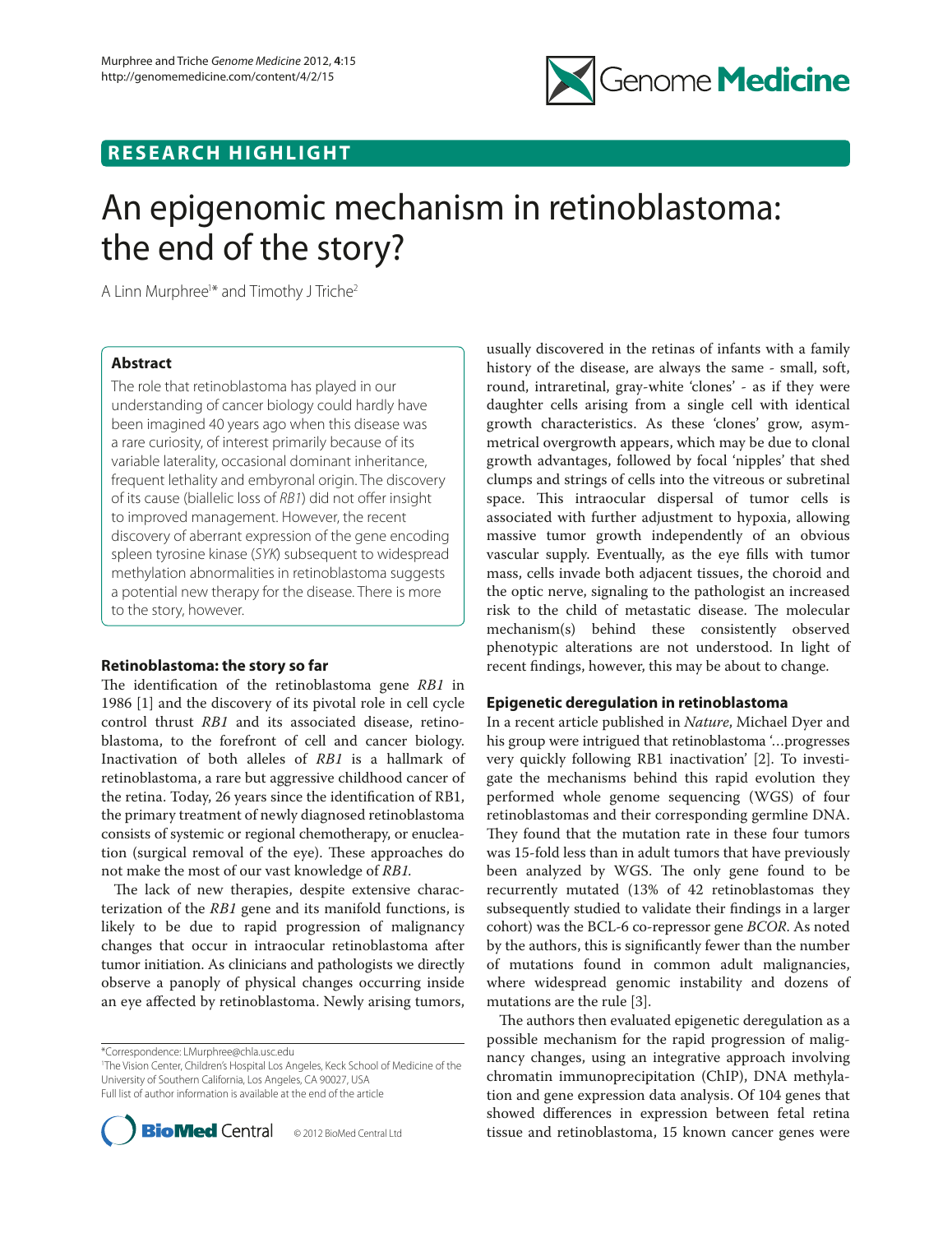shown to have significant differences. Among these, *SYK*, which has no known function in eye development, was found to be expressed at high levels in retinoblastoma. Suppression of the SYK protein by small molecule inhibitors led to tumor cell death *in vitro* and *in vivo*, indicating 'oncogene addiction' to this kinase in the retinoblastoma cells. The authors concluded that SYK could be a promising new therapeutic target for the disease.

# **The significance of** *BCOR* **mutations**

While the results reported by Zhang *et al*. [2] are indeed encouraging, SYK is unlikely to be the only answer. Epigenetic alterations are widespread in many if not most malignancies, pediatric and adult alike, as shown by recent data on adult acute myeloid leukemia and colorectal cancer [4,5]. In childhood cancer, aberrant methylation of chromosome 11p in Wilms' tumor, embryonal rhabdomyosarcoma, hepatoblastoma and Beckwith-Wiedemann syndrome (BWS) is well documented, often a consequence of uniparental disomy. Termed loss of heterozygosity (LOH), in BWS this results in excessive expression of the gene encoding insulin-like growth factor 2 (*IGF2*) as a result of loss of control of imprinting by DNA methylation [6]. This leads to overgrowth in BWS and the development of tumors such as rhabdomyosarcoma. However, it is important to note that widespread mutation, copy number changes and other regions of LOH are also found in these tumors, emphasizing that cancer is a multistep process with many associated genomic alterations. It is also true that genome-wide methylation is aberrant, as documented by the Zhang *et al.* study and as observed, for example, in a subset of highly malignant adult brain tumors, glioblastoma multiforme, where a hypermethylation phenotype has been associated with better prognosis [2,7].

While DNA methylation is one important mechanism in epigenetic regulation of the genome, control of histone methylation and acetylation is also a key epigenetic tool. Methylation may regulate entry to gene promoter regions, but histone modifications control access to DNA overall; compact heterochromatin is transcriptionally silent while open euchromatin is active. In the retinoblastoma cases analyzed here, the incidence of *BCOR* mutation (13%) is surprisingly high [2]. Although multiple mutations in any given adult cancer are common, consistent mutation of any specific gene other than *TP53* or *RAS*, for example, is uncommon, rarely exceeding 13% [8]. This could suggest that BCOR has a key role in retinoblastoma, aside from its known gene expression repressor function related to BCL-6. In fact, BCOR has also been shown to increase methylation of H3K4 and H3K36 [9], which in turn activates transcription. Disabling mutations of *BCOR*, as reported in this study, would presumably broadly impact chromatin remodeling and thus epigenetic control of

transcription. The full phenotypic implications of *BCOR* mutations were not discussed by Zhang *et al*. but the potential effects on epigenetic control could form the basis of a novel mechanism underlying retinoblastoma. Specifically, the reported genome-wide aberrant methylation could well be the result of *BCOR* mutation, or similar mechanisms in those cases with wild-type *BCOR*.

# **A role for the non-coding genome?**

Beyond epigenetic control mechanisms, there is increasing interest in regulatory functions unrelated to the coding portion of the genome, or exome [10]. Zhang and colleagues [2] documented some hundreds of sequence variants in the non-coding portion of the genome, the impact of which cannot be deduced from exome sequencing or RNA-Seq of poly-A selected mRNAs. This 'dark matter' of the genome is largely intergenic, where these additional mutations were found. In principle, a mutation in a non-coding RNA such as H19, which controls expression of *IGF2*, could result in the same effect as uniparental disomy and altered methylation. This principle can be extrapolated to the entirety of the transcribed genome, where tens of thousands of additional transcripts have been identified, but whose function is largely unknown. It is thus likely that the altered epigenome documented in the Zhang *et al.* study is a critical defect in the pathogenesis of retinoblastoma, but by no means the only one. Cancer is, after all, a multistep process, where many disparate genetic and epigenetic defects lead to a common phenotype. The identification of SYK as a potential therapeutic target is an important first step, but hardly the last.

#### **Abbreviations**

BWS, Beckwith-Wiedemann syndrome; IGF2, insulin-like growth factor 2; LOH, loss of heterozygosity; SYK, spleen tyrosine kinase.

#### **Competing interests**

The authors declare that they have no competing interests.

#### **Author details**

1 The Vision Center, Children's Hospital Los Angeles, Keck School of Medicine of the University of Southern California, Los Angeles, CA 90027, USA. <sup>2</sup>Center for Personalized Medicine, Children's Hospital Los Angeles, Department of Pathology, Keck School of Medicine of the University of Southern California, Los Angeles, CA 90027, USA.

#### Published: 24 February 2012

#### **References**

- 1. Friend SH, Bernards R, Rogelj S, Weinberg RA, Rapaport JM, Albert DM, Dryja TP: A human DNA segment with properties of the gene that predisposes to retinoblastoma and osteosarcoma*. Nature* 1986, 323:643-646.
- 2. Zhang J, Benavente CA, McEvoy J, Flores-Otero J, Ding L, Chen X, Ulyanov A, Wu G, Wilson M, Wang J, Brennan R, Rusch M, Manning AL, Ma J, Easton J, Shurtleff S, Mullighan C, Pounds S, Mukatira S, Gupta P, Neale G, Zhao D, Lu C, Fulton RS, Fulton LL, Hong X, Dooling DJ, Ochoa K, Naeve C, Dyson NJ, *et al*.: A novel retinoblastoma therapy from genomic and epigenetic analyses. *Nature* 2012, 481:329-334.
- 3. Futreal PA, Coin L, Marshall M, Down T, Hubbard T, Wooster R, Rahman N, Stratton MR: A census of human cancer genes. *Nat Rev Cancer* 2004,